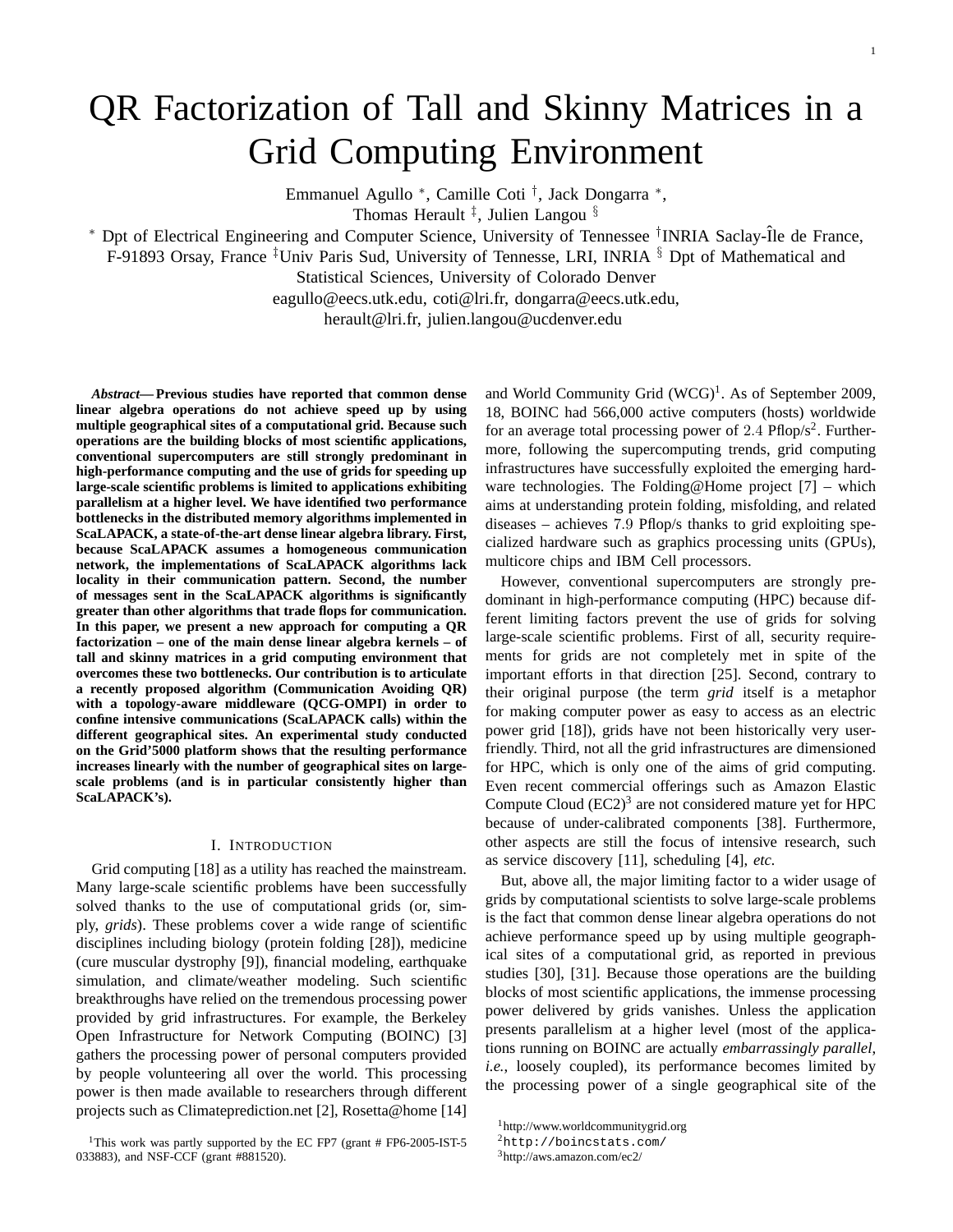grid infrastructure, ruining the ambition to compete against conventional supercomputers. In this paper, we present a new approach for factorizing a dense matrix – one of the most important operations in dense linear algebra – in a grid computing environment that overcomes these two bottlenecks. Our approach consists of articulating a recently proposed algorithm (Communication Avoiding algorithm [15]) with a topology-aware middleware (QCG-OMPI[13]) in order to confine intensive communications (ScaLAPACK calls) within the different geographical sites.

In this study, we focus on the QR factorization [21] of a tall and skinny (TS) dense matrix into an orthogonal matrix  $Q$  and an upper triangular matrix  $R$  and we discuss how our approach generalizes to all one-sided factorizations (QR, LU and Cholesky) of a general dense matrix (Section IV). Furthermore, we focus on the computation of the triangular factor  $R$  and do not explicitly form the orthogonal matrix  $Q$ . However, we show that the performance behavior would be similar if we compute  $Q$  or not.

The paper is organized as follows. We present the related work and define the scope of our paper in Section II. In Section III, we present the implementation of a QR factorization of TS matrices that confines intensive communications within the different geographical sites. Section IV discusses a performance model that allows us to understand the basic trends observed in our experimental study (Section V). We conclude and present the future work in Section VI.

## II. BACKGROUND

We present here the related work. We first describe previous experimental studies of the behavior of dense linear algebra operations in a grid computing environment (Section II-A). We then succinctly present the operation we focus on in this paper, the QR factorization, as it is implemented in ScaLAPACK, a state-of-the-art dense linear algebra library for distributed memory machines (Section II-B). We continue with the introduction of a recently proposed algorithm trading flops for communication (Section II-C). To take advantage in a grid computing environment of the limited amount of communication induced by such an algorithm, we need to articulate it with the topology of the grid. We present in Section II-D a middleware enabling this articulation by (i) retrieving the system topology to the application and even (ii) allowing the application to reserve suitable resources. Such an articulation of the algorithms with the topology is critical in an environment built on top of heterogeneous networks such as a grid. We conclude this review by discussing the scope of this paper (Section II-E).

## *A. Dense linear algebra on the grid*

The idea of performing dense linear algebra operations on the grid is not new; however, success stories are rare in the related bibliography. Libraries that have an MPI [17] interface for handling the communication layer, such as ScaLAPACK or HP Linpack, can be run on a grid by linking them to a grid-enabled implementation of the MPI standard such as

MPICH-G2 [26], PACX-MPI [20] or GridMPI<sup>4</sup>. MPI has become the *de facto* language for programming parallel applications on distributed memory architectures such as clusters. Programmers have gained experience using this programming paradigm throughout the past decade; scientific libraries have been developed and optimized using MPI. As a consequence, it is natural to consider it as a first-choice candidate for programming parallel applications on the grid in order to benefit from this experience and to be able to port existing applications for the grid. The  $GrADS<sup>5</sup>$  project had the purpose of simplifying distributed, heterogeneous computing and making grid application development as well as performance tuning for real applications an everyday practice. Among other accomplishments, large matrices could be factorized thanks to the use of a grid whereas it was impossible to process them on a single cluster because of memory constraints [31], [37]. The resource allocation (number of clusters, *etc.*) was automatically chosen in order to maximize the performance. However, for matrices that could fit in the (distributed) memory of the nodes of a cluster, the experiments (conducted with ScaLAPACK) showed that the use of a single cluster was optimal [31]. In other words, using multiple geographical sites led to a slow down of the factorization. Indeed, the overhead due to the high cost of inter-cluster communications was not balanced by the benefits of a higher processing power.

For the same reason, the EC2 cloud has recently been shown to be inadequate for dense linear algebra [30]. In this latter study, the authors address the question whether cloud computing can reach the Top500<sup>6</sup>, *i.e.*, the ranked list of the fastest computing systems in the world. Based on experiments conducted with the parallel LU factorization [21] implemented in the HP Linpack Benchmark [16], not only did they observe a slow down when using multiple clusters, but they also showed that the financial cost (in dollars) of performance (number of floating-point operations per second, in Gflop/s) increases exponentially with the number of computing cores used, much in contrast to existing scalable HPC systems such as supercomputers.

The HeteroScaLAPACK project<sup>7</sup> aims at developing a parallel dense linear algebra package for heterogeneous architectures on top of ScaLAPACK. This approach is orthogonal (and complementary) to ours since it focuses on the heterogeneity of the processors [34], whereas we presently aim at mapping the implementation of the algorithm to the heterogeneity of the network (topology) through QCG-OMPI. In our present work, we do not consider the heterogeneity of the processors. Another fundamental difference with HeteroScaLAPACK is that we are using TSQR, an algorithm that is not available in ScaLAPACK.

## *B. ScaLAPACK's QR factorization*

The QR factorization of an  $M \times N$  real matrix A has the form  $A = QR$ , where Q is an  $M \times M$  real orthogonal matrix

<sup>7</sup>http://hcl.ucd.ie/project/HeteroScaLAPACK

<sup>4</sup>http://www.gridmpi.org

<sup>5</sup>Software Support for High-Level Grid Application Development http: //www.hipersoft.rice.edu/grads/

<sup>6</sup>http://www.top500.org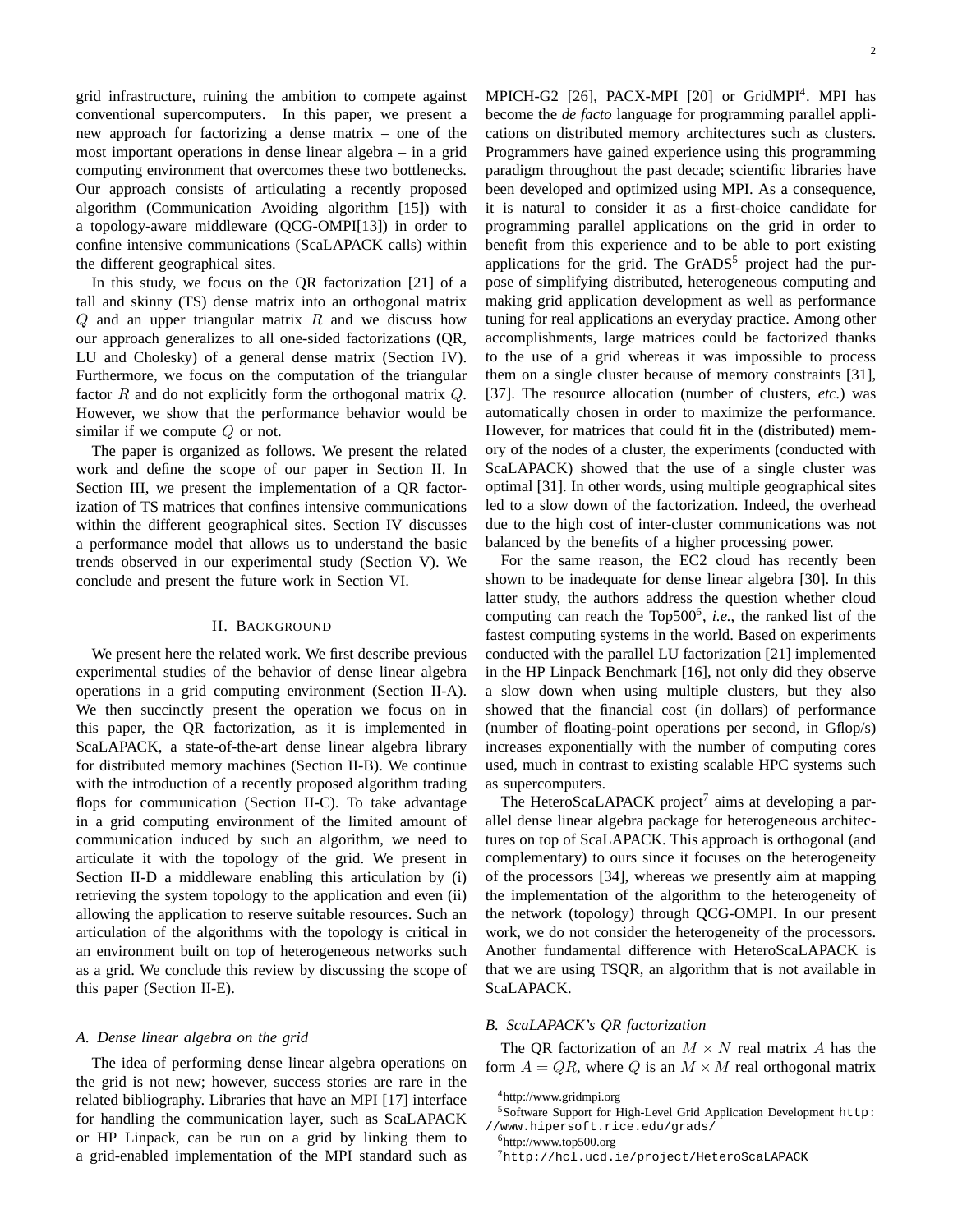and R is an  $M \times N$  real upper triangular matrix. Provided A is nonsingular, this factorization is essentially unique, that is, it is unique if we impose the diagonal entries of  $R$  to be positive. There is a variety of algorithms to obtain a QR factorization from a given matrix, the most well-known arguably being the Gram-Schmidt algorithm. Dense linear algebra libraries have been traditionally focusing on algorithms based on unitary transformations (Givens rotations or Householder reflections) because they are unconditionally backward stable [21]. Givens rotations are advantageous when zeroing out a few elements of a matrix whereas Householder transformations are advantageous when zeroing out a vector of a matrix. Therefore, for dense matrices, we consider the QR factorization algorithm based on Householder reflections. The algorithm consists of applying successive elementary Householder transformations of the form  $H = I - \tau v v^T$  where I is the identity matrix, v is a column reflector and  $\tau$  is a scaling factor [21].

To achieve high performance on modern computers with different levels of cache, the application of the Householder reflections is *blocked* [36]. In ScaLAPACK [8], b elementary Householder matrices are accumulated within a *panel* (a blockcolumn)  $V$  consisting of  $b$  reflectors. The consecutive applications of these b reflectors  $(H_1H_2...H_b)$  is then constructed all at once using the matrix equality  $H_1H_2...H_b = I - VTV^T$ (T is a  $b \times b$  upper triangular matrix). However, this blocking incurs an additional computational overhead. The overhead is negligible when there is a large number of columns to be updated but is significant when there are only a few columns to be updated. Default values in the ScaLAPACK PDGEQRF subroutine are NB=64 and NX=128, where NB is the block size,  $b$ , and NX is the cross-over point; blocking is not to be used if there is less than NX columns are to be updated. PDGEQRF uses PDGEQR2 to perform the panel factorizations. Due to the panel factorization, the algorithm in ScaLAPACK requires one allreduce operation for each column. In other words, ScaLAPACK uses at least  $N \log_2(P)$ messages to factor an  $M$ -by- $N$  matrix.

## *C. Communication Avoiding QR (CAQR) factorization*

In this paper we propose an implementation of the so-called "Communication Avoiding QR" (CAQR) algorithm originally proposed by Demmel et al. [15]. CAQR belongs to the class of the *(factor panel) / (update trailing matrix)* algorithms. For all algorithms in this class, the update phase is entirely dictated by the panel factorization step and is easily parallelizable. Therefore, we only discuss the panel factorization step. The panel factorization in CAQR is based on the "Tall and Skinny QR" factorization algorithm (TSQR) [15]. In contrast to the ScaLA-PACK panel factorization algorithm (subroutine PDGEQR2), which requires one allreduce operation per column, TSQR requires one allreduce operation per  $b$  columns where  $b$  is an arbitrary block size. The number of communications is therefore divided by b. The volume of communication stays the same. The number of operations on the critical path is increased in TSQR by an additional  $\mathcal{O}(\log_2(P)N^3)$  term. TSQR effectively trades communication for flops.

TSQR is a single complex allreduce operation [15]. The TS matrix is split in P block-rows, called *domains*; the factorization of a domain is the operation performed on the leaves of the binary tree associated to the reduction. The binary operation then used in this allreduce operation is as follows: from two input triangular matrices  $R_1$  and  $R_2$ , stack  $R_1$  on top of  $R_2$  to form  $[R_1; R_2]$ , perform the QR factorization of  $[R_1; R_2]$ , the output R is given by the R-factor of  $[R_1; R_2]$ . One can show that this binary operation is associative. It is also commutative if one imposes each computed R-factor to have nonnegative diagonal entries. As for any reduce operation, the shape of the optimal tree depends on the dimension of the data and the underlying hardware. CAQR with a binary tree has been studied in the parallel distributed context [15] and CAQR with a flat tree has been implemented in the context of out-of-core QR factorization [23]. CAQR with a flat tree delivers wide parallelism and, for this reason, has been used in the multicore context [10], [27], [33].

Previous implementations of CAQR have used either a flat tree or a binary tree. One key originality of our present work lies in the fact that our reduction tree is neither binary nor flat. It is tuned for the targeted computational grid, as illustrated in Fig. 1(b). First we reduce with a binary tree on each cluster. Then we reduce with a second binary tree the result of each cluster at the grid level. The binary tree used by ScaLAPACK PDGEQR2 (Fig. 1(a)) minimizes the sum of the inter-cluster messages and the intra-cluster messages. Our tree is designed to minimize the total number of inter-cluster messages.

We now give a brief history of related algorithmic work in contrast to the reference work of Demmel et al. [15]. The parallelization of the Givens rotations based and Householder reflections based QR factorization algorithms is a well-studied area in Numerical Linear Algebra. The development of the algorithms has followed architectural trends. In the late 1970s / early 1980s [24], [29], [35], the research was focusing on algorithms based on Givens rotations. The focus was on extracting as much parallelism as possible. We can interpret these sequences of algorithms as scalar implementations using a flat tree of the algorithm in Demmel et al. [15]. In the late 1980s, the research shifted gears and presented algorithms based on Householder reflections [32], [12]. The motivation was to use vector computer capabilities. We can interpret all these algorithms as vector implementations using a flat tree and/or a binary tree of the algorithm in Demmel et al. [15]. All these algorithms require a number of messages greater than  $n$ , the number of columns of the initial matrix A, as in ScaLAPACK. The algorithm in Demmel et al. [15] is a generalization with multiple blocks of columns with a nontrivial reduction operation, which enables one to divide the number of messages of these previous algorithms by the block size, b. Demmel et al. proved that TSQR and CAQR algorithms induce a minimum amount of communication (under certain conditions, see Section 17 of [15] for more details) and are numerically as stable as the Householder QR factorization.

# *D. Topology-aware MPI middleware for the grid: QCG-OMPI*

Programming efficient applications for grids built by federating clusters is challenging, mostly because of the difference of performance between the various networks the application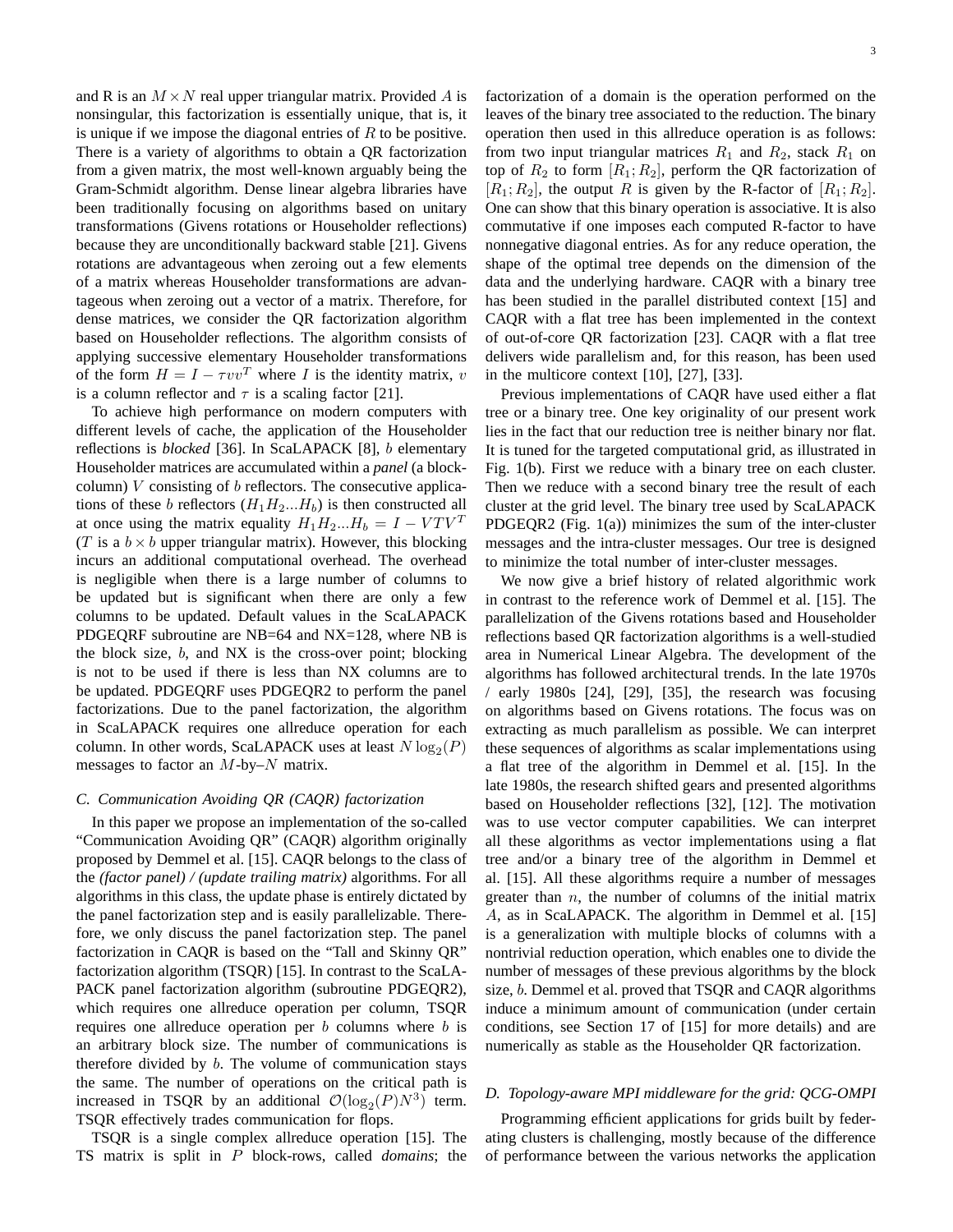

(a) Illustration of the ScaLAPACK panel factorization routine on a Mby-3 matrix. It involves one reduction per column for the normalization and one reduction per column for the update. (No update for the last column.) The reduction tree used by ScaLAPACK is a binary tree. In this example, we have 25 inter-cluster messages (10 for all columns but the last, 5 for the last). A tuned reduction tree would have given 10 intercluster messages (4 per column but the last, 2 for the last). We note that if process ranks are randomly distributed, the figure can be worse.



(b) Illustration of the TSQR panel factorization routine on a M-by-3 matrix. It involves only one reduction tree. Moreover the reduction tree is tuned for the grid architecture. We only have two inter-cluster messages. This number (two) is independent of the number of columns. This number is obviously optimal. One can not expect less than two intercluster communications when data is spread on the three clusters.

Fig. 1. Illustration of the ScaLAPACK and TSQR panel factorization routines on a M-by-3 matrix.

has to use. As seen in the table of Figure 2(a) we can observe two orders of magnitude between inter and intra-cluster latency on a dedicated, nation-wide network, and the difference can reach three or four orders of magnitude on an international, shared network such as the Internet. As a consequence, the application must be adapted to the intrinsically hierarchical topology of the grid. In other words, the communication and computation patterns of the application must match the physical topology of the hardware resources it is executed on.

ScaLAPACK, and many of the linear algebra libraries for scientific computing, are programmed in MPI. MPI is fit for homogeneous supercomputers: processes are mostly indistinguishable one from another, and the standard does not specify anything about process / node placement.

As a consequence, to efficiently program a parallel application on top of a non-uniform network, typically on top of a hierarchical network like a grid, MPI must be extended to help programmers adapt the communications of the application to the machine. MPICH-G2 [26] introduced the concept of colors to describe the available topology to the application at runtime. Colors can be used directly by MPI routines in order to build topology-aware communicators (the abstraction in MPI that is used to group processors together). However, the application is fully responsible to adapt itself to the topology that is discovered at runtime.

The QosCosGrid system offers a resource-aware grid metascheduler that gives the possibility to allocate resources that match requirements expressed in a companion file called the application's *JobProfile* that describe the future communications of the application [6]. The *JobProfile* defines process groups and requirements on the hardware specifications of the resources that have to be allocated for these processes such as amount of memory, CPU speed, and network properties between groups of processes, such as latency and bandwidth. As a consequence, the application will always be executed on an appropriate resource topology.

The QosCosGrid system features QCG-OMPI, an MPI implementation based on OpenMPI [19] and targeted to computational grids. Besides grid-specific communication features that enable communicating throughout the grid described in [13], QCG-OMPI has the possibility to retrieve topology information provided to the scheduler in the JobProfile at runtime. We explain in Section III how we have implemented and articulated TSQR with QCG-OMPI in order to take advantage of the topology.

# *E. Scope*

The QR factorization of TS matrices is directly used as a kernel in several important applications of linear algebra. For instance, block-iterative methods need to regularly perform this operation in order to obtain an orthogonal basis for a set of vectors. TSQR can also be used to perform the panel factorization of an algorithm handling general matrices (CAQR). This present study can be viewed as a first step towards the factorization of general matrices on the grid.

Grids aggregate computing power from any kind of resource. However, in some typical grid projects, such as Superlink@Technion, the Lattice project, EdGES, and the Condor pool at Univ. of Wisconsin-Madison, a significant part of the power comes from a few institutions featuring environments with a cluster-like setup. In this first work, we focus our study on clusters of clusters, to enable evaluation in a stable and reproducible environment. Porting the work to a general desktop grid remains a future work.

Finally, we emphasize that the objective of this paper is to show that we can achieve a performance speed up over the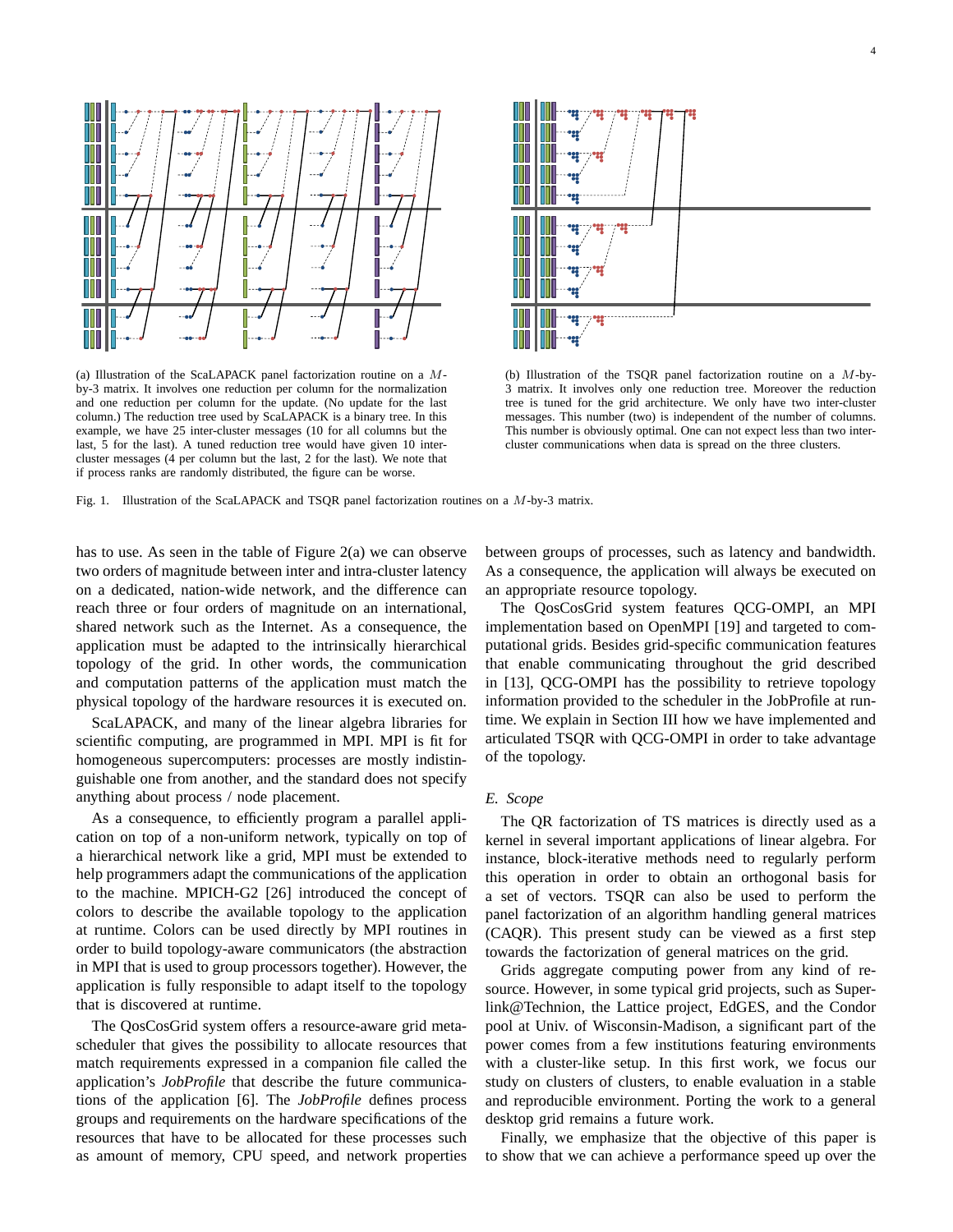| Latency (ms)        | Orsay | Toulouse | Bordeaux | Sophia |
|---------------------|-------|----------|----------|--------|
| Orsay               | 0.07  | 7.97     | 6.98     | 6.12   |
| Toulouse            |       | 0.03     | 9.03     | 8.18   |
| Bordeaux            |       |          | 0.05     | 7.18   |
| Sophia              |       |          |          | 0.06   |
|                     |       |          |          |        |
| Throughput $(Mb/s)$ | Orsay | Toulouse | Bordeaux | Sophia |
| Orsay               | 890   | 78       | 90       | 102    |
| Toulouse            |       | 890      | 77       | 90     |
| Bordeaux            |       |          | 890      | 83     |

(a) Communications performance on Grid'5000

Fig. 2. Grid'5000 communication characteristics.

grid with common dense linear algebra operations. To illustrate our claim, we compare our approach against a state-of-theart library for distributed memory architectures, ScaLAPACK. In order to highlight the differences, we chose to base our approach on ScaLAPACK (see Section III).

# III. QCG-TSQR: ARTICULATION OF TSQR WITH QCG-OMPI

We explain in this section how we articulate the TSQR algorithm with QCG-OMPI in order to confine intensive communications within the different geographical sites of the computational grid. The first difference from the TSQR algorithm as presented in Section II-C is that a domain is processed by a call to ScaLAPACK (but not LAPACK as in [15]). By doing so, we may attribute a domain to a group of processes (instead of a single process) jointly performing its factorization. The particular case of one domain per process corresponds to the original TSQR (calls to LAPACK). At the other end of the spectrum, we may associate one domain per geographical site of the computational grid. The choice of the number of domains impacts performance, as we will illustrate in Section V-C. In all cases, we call our algorithm TSQR (or QCG-TSQR), since it is a single reduce operation based on a binary tree, similarly to the algorithm presented in Section II-C.

As explained in Section II-D, the first task of developing a QCG-OMPI application consists of defining the kind of topologies expected by the application in a JobProfile. To get enough flexibility, we request that processes are split into groups of equivalent computing power, with good network connectivity inside each group (low latency, high bandwidth) and we accept a lower network connectivity between the groups. This corresponds to the classical cluster of clusters approach, with a constraint on the relative size of the clusters to facilitate load balancing.

The meta-scheduler will allocate resources in the physical grid that matches these requirements. To enable us to complete an exhaustive study on the different kind of topologies we can get, we also introduced more constraints in the reservation mechanism, depending on the experiment we ran. For each experiment, the set of machines that are allocated to the job are passed to the MPI middleware, which exposes those groups using two-dimensional arrays of group identifiers (the group identifiers are defined in the JobProfile by the developer). After the initialization, the application retrieves these group



The choice to introduce a requirement of similar computing power between the groups however introduces constraints on the reservation mechanism. For example, in some experiments discussed later (Section V), only half the cores of some of the machines were allocated in order to fit this requirement. Another possibility would have been to handle load balancing issues at the algorithmic level (and not at the middleware level) in order to relieve this constraint on the JobProfile and thus increase the number of physical setups that would match our needs. In the particular case of TSQR, this is a natural extension; we would only have to adapt the number of rows attributed to each domain as a function of the processing power dedicated to a domain. This alternative approach is future work.

## IV. PERFORMANCE MODEL

In Tables I and II, we give the amount of communication and computation required for ScaLAPACK QR2 and TSQR in two different scenarios: first, when only the R-factor is requested (Table I) and, second, when both the R-factor and the Q-factor are requested (Table II). In this model, we assume that a binary tree is used for the reductions and a homegeneous network. We recall that the input matrix  $A$  is  $M$ -by- $N$  and that  $P$  is the number of domains. The number of FLOPS is the number of FLOPS on the critical path per domain.

Assuming a homogeneous network, (the modelization of hetereogeneous network in the same manner is straightforward,) the total time of the factorization is then approximated by the formula: time =  $\beta *$  (# msg) +  $\alpha *$ (vol. data exchanged) +  $\gamma$   $*$  (# FLOPs), where  $\alpha$  is the inverse of the bandwidth,  $\beta$  the latency, and  $\gamma$  the inverse of the floating point rate of a domain. Although this model is simplistic, it enables us to forecast the basic trends. Note that in the case of TS matrices, we have  $M \gg N$ . First we observe that the time to compute both the  $Q$  and the  $R$  factors is exactly twice the time for computing  $R$  only. Moreover, further theoretical and experimental analysis of the algorithm (see [15]) reveal that the structure of the computation is the same in both cases and the time to obtain  $Q$  is twice the time

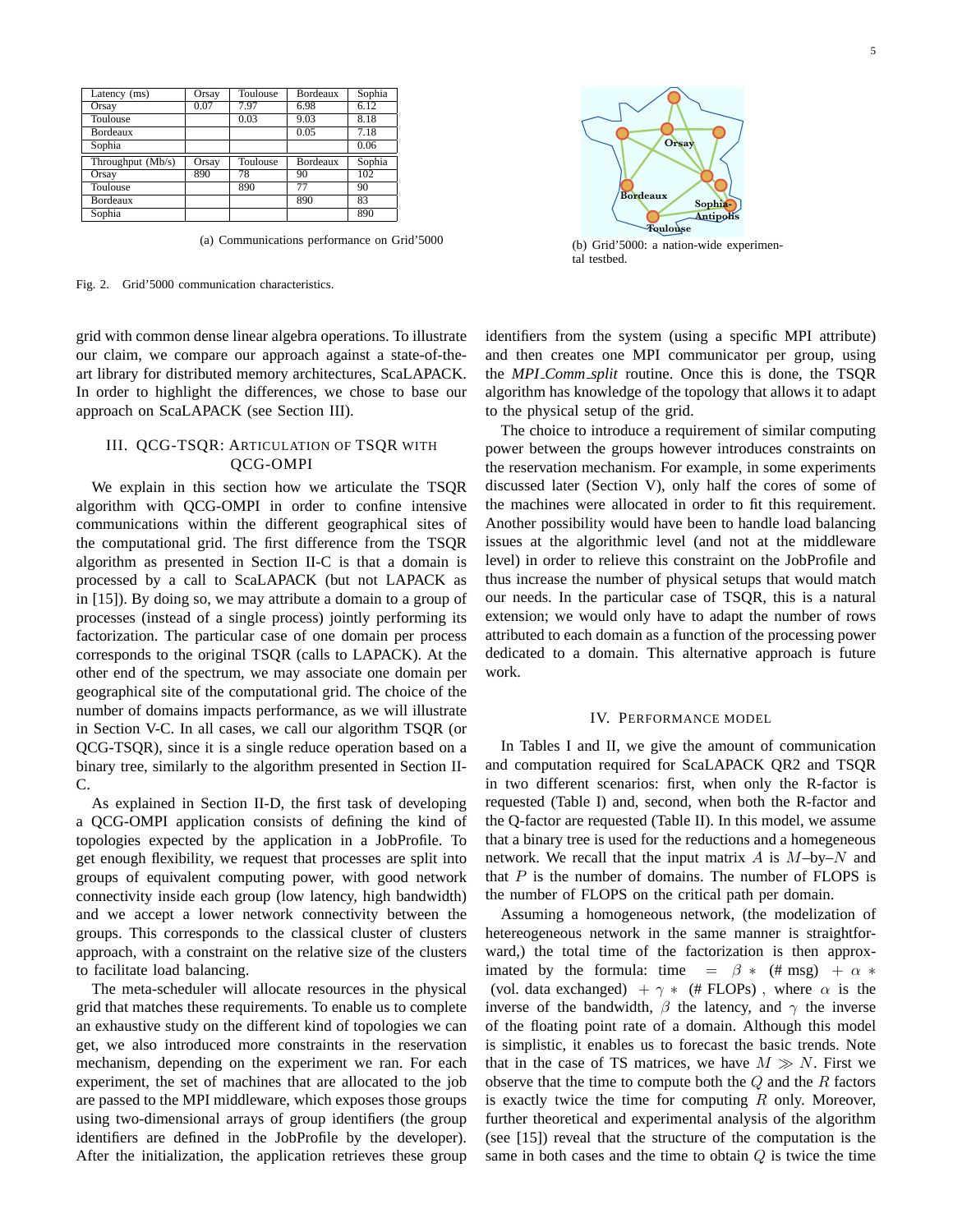|                                         | $#$ msg    | vol. data exchanged | # FLOPs                                  |
|-----------------------------------------|------------|---------------------|------------------------------------------|
| ScaLAPACK QR2 $\parallel$ 2N $log_2(P)$ |            | $\log_2(P)(N^2/2)$  | $(2MN^2 - 2/3N^3)/P$                     |
| TSOR                                    | $log_2(P)$ | $\log_2(P)(N^2/2)$  | $(2MN^2 - 2/3N^3)/P + 2/3 \log_2(P) N^3$ |

TABLE I

COMMUNICATION AND COMPUTATION BREAKDOWN WHEN ONLY THE R-FACTOR IS NEEDED.

to obtain R. This leads to Trend 1. For brevity, we mainly focus our study on the computation of  $R$  only.

*Trend 1:* The time to compute both Q and R is about twice the time for computing  $R$  only.

One of the building blocks of the ScaLAPACK PDGEQR2 implementation and of our TSQR algorithm is the domanial QR factorization of a TS matrix. The domain can be processed by a core, a node or a group of nodes. We can not expect performance from our parallel distributed algorithms to be better than the one of its domanial kernels. This leads to Trend 2. In practice, the performance of the QR factorization of TS matrices obtained from LAPACK/ScaLAPACK on a domain (core, node, small number of nodes) is a small fraction of the peak. ( $\gamma$  is likely to be small.)

*Trend 2:* The performance of the factorization of TS matrices is limited by the domanial performance of the QR factorization of TS matrices.

We see that the number of operations is proportional to  $M$ while all the communication terms (latency and bandwidth) are independent of  $M$ . Therefore when  $M$  increases, the communication time stays constant whereas the domanial computation time increases.

*Trend 3:* The performance of the factorization of TS matrices increases with  $M$  until the parallel system reaches its computational peak, and the performance climbs to a plateau where it does not progress anymore.

The number of operations is proportional to  $N^2$  while the number of messages is proportional to  $N$ . Therefore when  $N$ increases, the latency term is hidden by the computation term. This leads to better performance. We also note that increasing N enables better performance of the domanial kernel since it can use Level 3 BLAS when the number of columns is greater than, perhaps, 100. This is Trend 4.

*Trend 4:* The performance of the factorization of TS matrices increases with N.

Finally, we see that the latency term is  $2\log_2(P)$  for TSQR while it is  $2N \log_2(P)$  for ScaLAPACK QR2. On the other hand, the FLOPs term has a non parallelizable additional  $2/3 \log_2(P) N^3$  term for the TSQR algorithm. We see that TSQR effectively trades messages for flops. We expect TSQR to be faster than ScaLAPACK QR2 for  $N$  in the mid-range (perhaps between five and a few hundreds). For larger N, TSQR will become slower because of the additional flops. This is Trend 5. (We note that for large  $N$ , one should stop using TSQR and switch to CAQR.)

*Trend 5:* The performance of TSQR is better than ScaLA-PACK for  $N$  in the mid range. When  $N$  gets too large, the performance of TSQR deteriorates and ScaLAPACK becomes better.

#### V. EXPERIMENTAL STUDY

## *A. Experimental environment*

We present an experimental study of the performance of the QR factorization of TS matrices in a grid computing environment. We conducted our experiments on Grid'5000. This platform is a dedicated, reconfigurable and controllable experimental grid of 13 clusters distributed over 9 cities in France. Each cluster is itself composed of 58 to 342 nodes. The clusters are inter-connected through dedicated black fiber. In total, Grid'5000 roughly gathers 5, 000 CPU cores featuring multiple architectures.

For the experiments presented in this study, we chose four clusters based on relatively homogeneous dual-processor nodes, ranging from AMD Opteron 246 (2 GHz/1MB L2 cache) for the slowest ones to AMD Opteron 2218 (2.6 GHz/2MB L2 cache) for the fastest ones, which leads to theoretical peaks ranging from 8.0 to 10.4 Gflop/s per processor. These four clusters are the 93-node cluster in Bordeaux, the 312-node cluster in Orsay, a 80-node cluster in Toulouse, and a 56-node cluster in Sophia-Antipolis. Because these clusters are located in different cities, we will indistinctly use the terms *cluster* and *geographical site* (or *site*) in the following. Nodes are interconnected with a Gigabit Ethernet switch; on each node, the network controller is shared by both processors. On each cluster, we reserved a subset of 32 dual-processor nodes, leading to a theoretical peak of 512.0 to 665.6 Gflop/s per node. Our algorithm being synchronous, to evaluate the proportion of theoretical peak achieved in an heterogeneous environment, we consider the efficiency of the slowest component as a base for the evaluation. Therefore, the theoretical peak of our grid is equal to 2, 048 Gflop/s. A consequence of the constraints on the topology expressed by our implementation in QCG-OMPI (see Section II-D) is that in some experiments, machines with dual 2-cores processors were booked with the ability to use 2 cores (over 4) only.

The performance of the inter and intra-cluster communications is shown in Table  $2(a)$ . Within a cluster, nodes are connected with a GigaEthernet network. Clusters are interconnected with 10 Gb/s dark fibers. The intra-cluster throughput is consistently equal to 890 Mb/s but varies from 61 to 860 Mb/s between clusters. Inter-cluster latency is roughly greater than intra-cluster latency by two orders of magnitude. Between two processors of a same node, OpenMPI uses a driver optimized for shared-memory architectures, leading to a 17  $\mu$ s latency and a 5 Gb/s throughput.

One major feature of the Grid5000 project is the ability of the user to boot her own environment (including the operating system, distribution, libraries, etc.) on all the computing nodes booked for her job. All the nodes were booted under Linux 2.6.30. The tests and benchmarks were compiled with GCC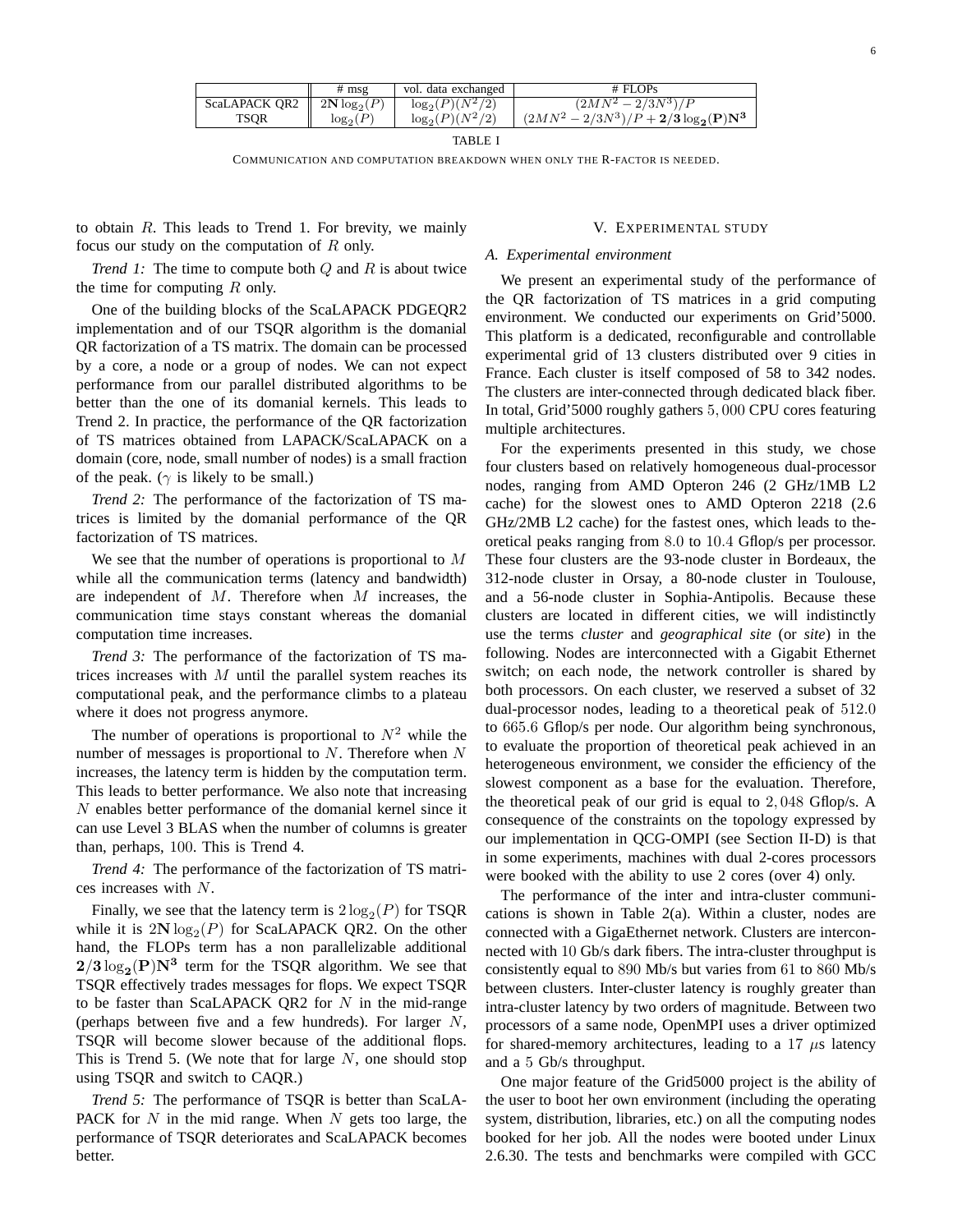|                      | $#$ msg        | vol. data exchanged | # FLOPs                                 |  |  |
|----------------------|----------------|---------------------|-----------------------------------------|--|--|
| <b>ScaLAPACK OR2</b> | $4N \log_2(P)$ | $2\log_2(P)(N^2/2)$ | $(4MN^2 - 4/3N^3)/P$                    |  |  |
| <b>TSOR</b>          | $2\log_2(P)$   | $2\log_2(P)(N^2/2)$ | $(4MN^2 - 4/3N^3)/P + 4/3 \log_2(P)N^3$ |  |  |
| TABLE II             |                |                     |                                         |  |  |

COMMUNICATION AND COMPUTATION BREAKDOWN WHEN BOTH THE Q-FACTOR AND THE R-FACTOR ARE NEEDED.

4.0.3 (flag -O3) and run in dedicated mode (no other user can access the machines). ScaLAPACK 1.8.0 and GotoBLAS 1.26 libraries were used. Finally we recall that we focus on the factorization of TS dense large-scale matrices in real double precision, corresponding to up to 16 GB of memory (*e.g.* a  $33,554,432 \times 64$  matrix in double precision).

We use *two processes per node together with the serial version of GotoBLAS's DGEMM in all the experiments* reported in this study. With DGEMM being the fastest kernel (on top of which other BLAS operations are usually built), we obtain a rough practical performance upper bound for our computational grid of about 940 Gflop/s (the ideal case where 256 processors would achieve the performance of DGEMM, *i.e.*, about 3.67 Gflop/s each) out of the 2, 048 Gflop/s theoretical peak.

# *B. ScaLAPACK performance*



Fig. 3. ScaLAPACK performance.

SCALAPACK implements block-partitioned algorithms. Its performance depends on the partitioning of the matrix into blocks. Preliminary experiments (not reported here) showed that a column-wise 1D-cyclic partition is optimum for processing TS matrices in our environment. We furthermore tuned empirically the block size and settled on  $b = 64$ .

Figure 3 reports ScaLAPACK performance. In accordance with Property 2, the overall performance of the QR factorization of TS matrices is low (consistently lower than 90 Gflop/s) compared to the practical upper bound of our grid (940 Gflop/s). Even on a single cluster, this ratio is low since the performance at one site is consistently lower than 70 Gflop/s out of a practical upper bound of 235 Gflop/s. As expected too (properties 3 and 4), the performance increases

with the dimensions of the matrix. For matrices of small to moderate height ( $M \leq 5,000,000$ ), the fastest execution is consistently the one conducted on a single site. In other words, for those matrices, the use of a grid (two or four sites) induces a drop in performance, confirming previous studies [31], [30], [38]. For very tall matrices  $(M > 5,000,000)$ , the proportion of computation relative to the amount of communication becomes high enough so that the use of multiple sites eventually speeds up the performance (right-most part of the graphs and Property 3). This speed up however hardly surpasses a value of 2.0 while using four sites (Figure 3(b)).

# *C. QCG-TSQR performance*

The performance of TSQR (articulated with QCG-OMPI as described in Section III) depends on the number of domains used. In Figure 4, we report the TSQR performance for the



Fig. 4. TSQR Performance.

optimum number of domains and we will return later to the effect of the number of domains. In accordance with Property 2, the overall performance is again only a fraction of the practical upper bound of our grid (940 Gflop/s). But, compared to ScaLAPACK, this ratio is significantly higher since the factorization of a 8, 388,  $608 \times 512$  matrix achieves 256 Gflop/s (Figure 4(d)). Again, in accordance with properties 3 and 4, the overall performance increases with the dimensions of the matrix. Thanks to its better performance (Property 5), TSQR also achieves a speed up on the grid on matrices of moderate size. Indeed, for almost all matrices of moderate to great height ( $M \geq 500,000$ ), the fastest execution is the one conducted on all four sites. Furthermore, for very tall matrices  $(M \geq 5,000,000)$ , TSQR performance scales almost linearly with the number of sites (a speed up of almost 4.0 is obtained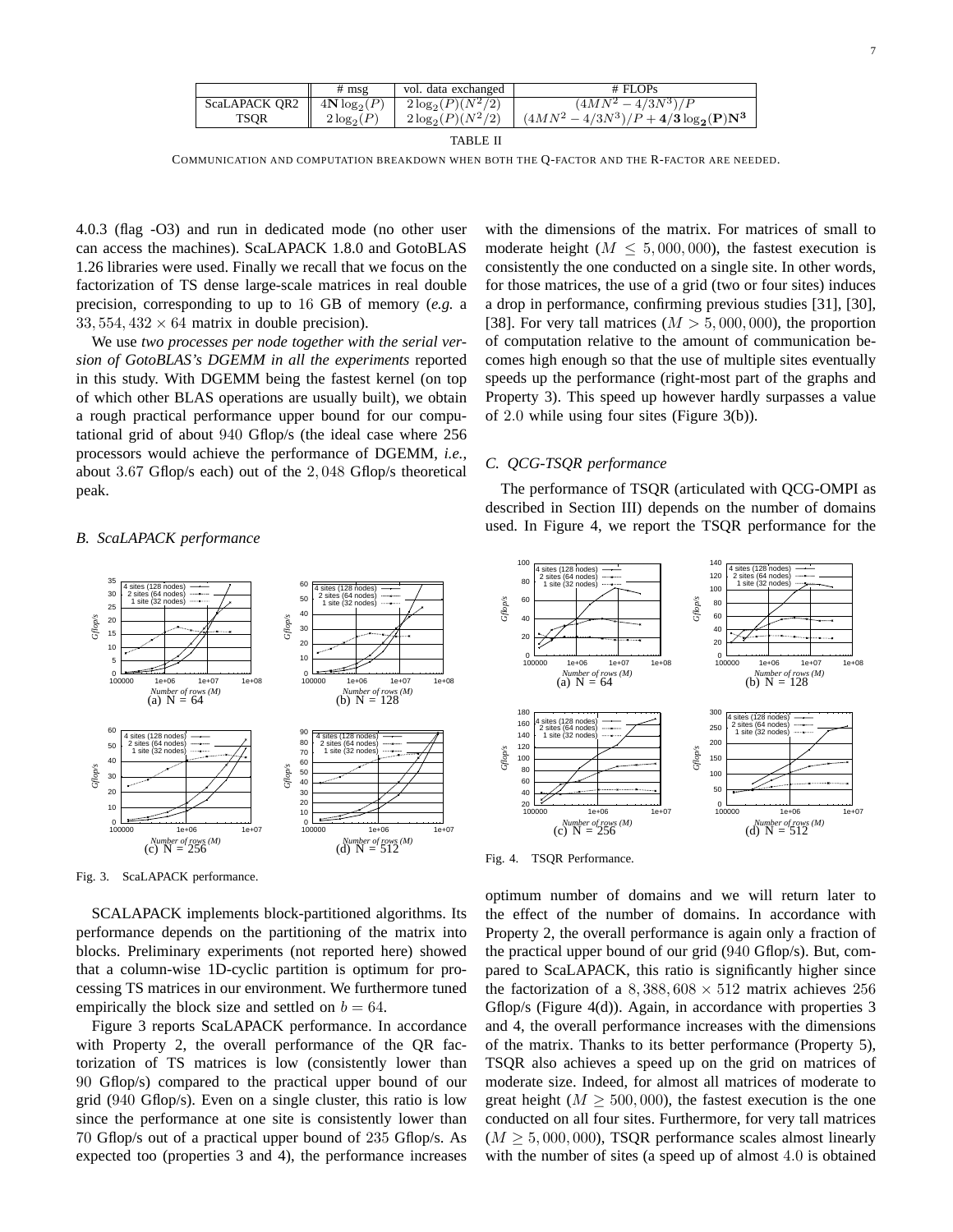on four sites). This result is the central statement of this paper and validates the thesis that computational grids are a valid infrastructure for solving large-scale problems relying on the QR factorization of TS matrices.

Figure 5 now illustrates the effect of the number of domains per cluster on TSQR performance. Globally, the performance



Fig. 5. Effect of the number of domains on TSQR performance.

increases with the number of domains. For very tall matrices  $(M = 33, 554, 432)$ , the impact is limited (but not negligible) since there is enough computation to almost mask the effect of communications (Property 3). For very skinny matrices  $(N = 64)$ , the optimum number of domains for executing TSQR on a single cluster is 64 (Figure 5(c)), corresponding to a configuration with one domain per processor. This optimum selection of the number of domains is translated to executions on multiple clusters where 64 domains per cluster is optimum too (Figure 5(a)). For the widest matrices studied ( $N =$ 512), the optimum number of domains for executing TSQR on a single cluster is  $32$  (Figure 5(d)), corresponding to a configuration with one domain per node. For those matrices, trading flops for intra-node communications is not worthwhile. This behavior is again transposable to executions on multiple sites (Figure 5(b)) where the optimum configuration also corresponds to 32 domains per cluster. This observation illustrates the fact that one should use CAQR and not TSQR for large N.

## *D. QCG-TSQR vs ScaLAPACK*

Figure 6 compares TSQR performance (still articulated with QCG-OMPI) against ScaLAPACK's. We report the maximum performance out of executions on one, two or four sites. For instance, the graph of TSQR in Figure 6(a) is thus the convex hull of the three graphs from Figure  $4(a)$ . In accordance with Property 5, TSQR consistently achieves a higher performance than ScaLAPACK. For matrices of limited height ( $M = 131,072$ ), TSQR is optimum when executed on one site (Figure  $4(a)$ ). In this case, its superiority over ScaLAPACK comes from better performance within a cluster (Figure 5(c)). For matrices with a larger number of rows  $(M = 4, 194, 304)$ , the impact of the number of domains per



Fig. 6. TSQR vs ScaLAPACK. For each algorithm, the performance of the optimum configuration (one, two or four sites) is reported.

cluster is less sensitive (Figure 5(c) and Property 3). On the other hand, the matrix is large enough to allow a speed up of TSQR over the grid (Figure 4(a) and Property 3 (again)) but not of ScaLAPACK (Figure 3(a) and Property 5), hence the superiority of TSQR over ScaLAPACK for that type of matrix. For very tall matrices  $(M = 33, 554, 432)$ , the impact of the number of domains per cluster becomes negligible (Figure 5(c) and Property 3). But (i) TSQR achieves a speed up of almost 4.0 on four sites (Figure 4(a)) whereas (ii) ScaLAPACK does not achieve yet such an ideal speed up (Figure 3(a)). Finally, on all the range of matrix shapes considered, and for different reasons, we have seen that TSQR consistently achieves a significantly higher performance than ScaLAPACK. For not so tall and not so skinny matrices (left-most part of Figure 6(d)), the gap between the performance of TSQR and ScaLAPACK reduces (Property 5).

One may have observed that the time spent in intra-node, then intra-cluster and finally inter-cluster communications becomes negligible while the dimensions of the matrices increase. For larger matrices (which would not hold in the memory of our machines), we may thus even expect that communications over the grid for ScaLAPACK would become negligible and thus that TSQR and ScaLAPACK would eventually achieve a similar (scalable) performance (Property 5).

#### VI. CONCLUSION AND PERSPECTIVES

This paper has revisited the performance behavior of common dense linear algebra operations in a grid computing environment. Contrary to past studies, we have shown that they can achieve a performance speed up by using multiple geographical sites of a computational grid. To do so, we have articulated a recently proposed algorithm (CAQR) with a topology-aware middleware (QCG-OMPI) in order to confine intensive communications (ScaLAPACK calls) within the different geographical sites. Our experimental study, conducted on the experimental Grid'5000 platform, focused on a particular operation, the QR factorization of TS matrices. We showed that its performance increases linearly with the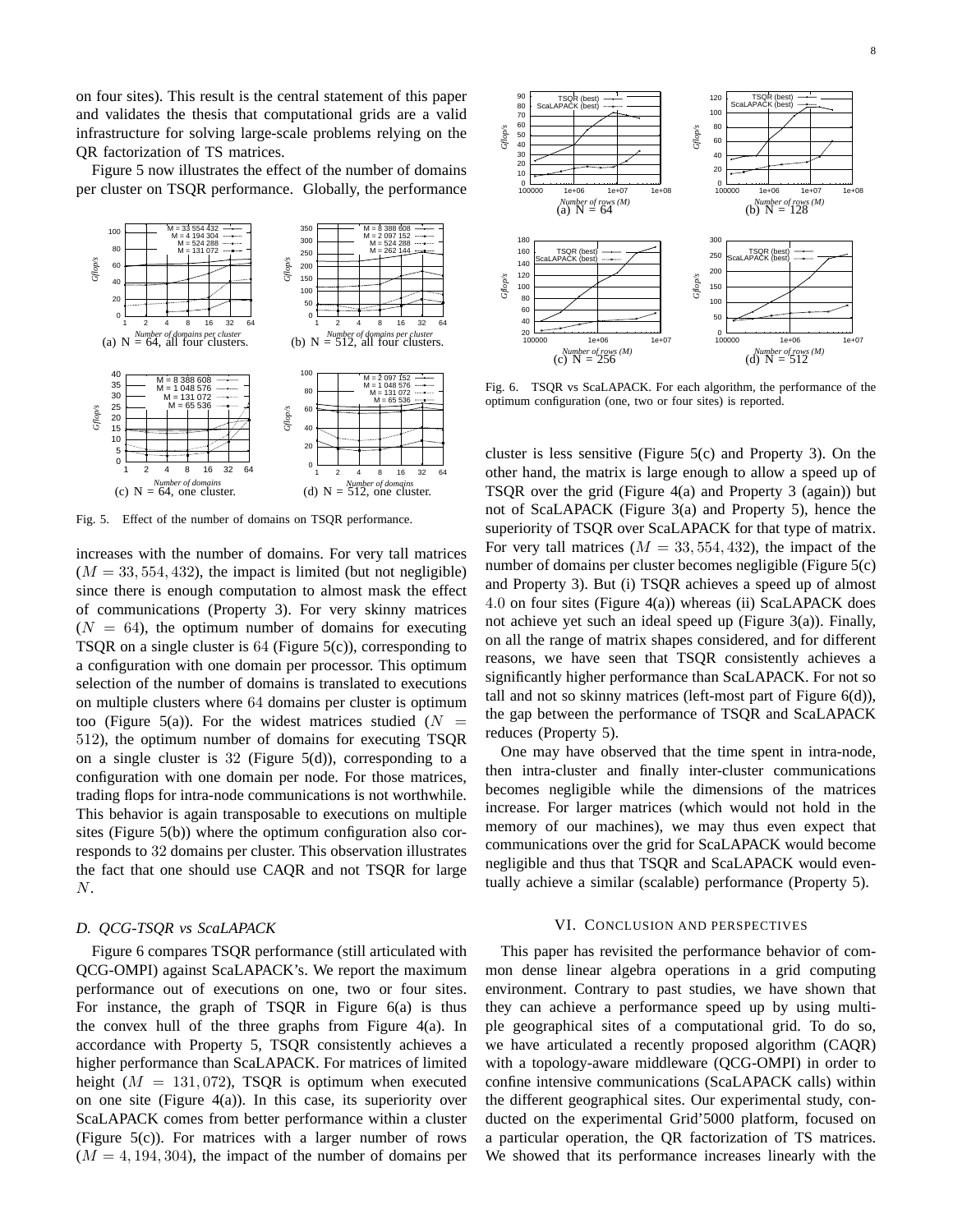number of geographical sites on large-scale problems (and is in particular consistently higher than ScaLAPACK's).

We have proved theoretically through our models and experimentally that TSQR is a scalable algorithm on the grid. TSQR is an important algorithm in itself since, given a set of vectors, TSQR is a stable way to generate an orthogonal basis for it. TSQR will come handy as an orthogonalization scheme for sparse iterative methods (eigensolvers or linear solves). TSQR is also the panel factorization of CAQR. A natural question is whether CAQR scales as well on the grid. From models, there is no doubt that CAQR should scale. However we will need to perform the experiment to confirm this claim. We note that the work and conclusion we have reached here for TSQR/CAQR can be (trivially) extended to TSLU/CALU ([22]) and Cholesky factorization [5].

Our approach is based on ScaLAPACK. However, recent algorithms that better fit emerging architectures would have certainly improved the performance obtained on each cluster and *in fine* the global performance. For instance, recursive factorizations have been shown to achieve a higher performance on distributed memory machines [15]. Other codes benefit from multicore architectures [1].

If, as discussed in the introduction, the barriers for computational grids to compete against supercomputers are multiple, this study shows that the performance of large-scale dense linear algebra applications can scale with the number of geographical sites. We plan to extend this work to the QR factorization of general matrices and then to other onesided factorizations (Cholesky, LU). Load balancing to take into account heterogeneity of clusters is another direction to investigate. The use of recursive algorithms to achieve higher performance is to be studied too.

THANKS. The authors thank Laura Grigori for her constructive suggestions.

#### **REFERENCES**

- [1] Emmanuel Agullo, Bilel Hadri, Hatem Ltaief, and Jack Dongarra. Comparative study of one-sided factorizations with multiple software packages on multi-core hardware. In *Proceedings of the ACM/IEEE Conference on High Performance Computing, SC 2009, November 14- 20, 2009, Portland, Oregon, USA*. ACM, 2009.
- [2] Bruce Allen, Carl Christensen, Neil Massey, Tolu Aina, and Miguel Angel Marquina. Network computing with einstein@home and climateprediction.net. Technical report, CERN, Geneva, Jul 2005. CERN, Geneva, 11 Jul 2005.
- [3] David P. Anderson. BOINC: A system for public-resource computing and storage. In Rajkumar Buyya, editor, *GRID*, pages 4–10. IEEE Computer Society, 2004.
- [4] R. M. Badia, D. Du, E. Huedo, A. Kokossis, I. M. Llorente, R. S. Montero, M. de Palol, R. Sirvent, and C. Vázquez. Integration of GRID superscalar and gridway metascheduler with the DRMAA OGF standard. In *Proceedings of the 14th International Euro-Par Conference*, volume 5168 of *LNCS*, pages 445–455. Springer, 2008.
- [5] Grey Ballard, James Demmel, Olga Holtz, and Oded Schwartz. Communication-optimal parallel and sequential Cholesky decomposition: extended abstract. In *SPAA*, pages 245–252, 2009.
- [6] P Bar, C Coti, D Groen, T Herault, V Kravtsov, A Schuster, and Running parallel applications with topology-aware grid middleware. In *5th IEEE International Conference on e-Science (eScience'09)*, December 2009. to appear.
- [7] A L. Beberg, D L. Ensign, G Jayachandran, S Khaliq, and V S. Pande. Folding@home: Lessons from eight years of volunteer distributed computing. In *8th IEEE International Workshop on High Performance Computational Biology (HiCOMB 2009)*.
- [8] L. S. Blackford, J. Choi, A. Cleary, E. D'Azevedo, J. Demmel, I. Dhillon, J. Dongarra, S. Hammarling, G. Henry, A. Petitet, K. Stanley, D. Walker, and R. Whaley. *ScaLAPACK Users' Guide*. SIAM, 1997.
- [9] Raphael Bolze. ¨ *Analyse et deploiement de solutions algorithmiques et ´ logicielles pour des applications bioinformatiques a grande ` echelle sur ´ la grille*. PhD thesis, École Normale Supérieure de Lyon, October 2008.
- [10] Alfredo Buttari, Julien Langou, Jakub Kurzak, and Jack Dongarra. A class of parallel tiled linear algebra algorithms for multicore architectures. *Parallel Computing*, 35:38–53, 2009.
- [11] E Caron, F Desprez, and C Tedeschi. Efficiency of tree-structured peerto-peer service discovery systems. In *IPDPS*, pages 1–8, 2008.
- [12] E. Chu and A. George. QR factorization of a dense matrix on a hypercube multiprocessor. *SIAM J. Sci. Stat. Comput.*, 11(5):990–1028, 1990.
- [13] C Coti, T Herault, S Peyronnet, A Rezmerita, and F Cappello. Grid services for MPI. In ACM/IEEE, editor, *Proceedings of the 8th IEEE International Symposium on Cluster Computing and the Grid (CCGrid'08)*, pages 417–424, Lyon, France, May 2008.
- [14] R Das, B Qian, S Raman, R Vernon, J Thompson, P Bradley, S Khare, M D D. Tyka, D Bhat, D Chivian, David E E. K, W H H. Sheffler, L Malmström, A M M. Wollacott, C Wang, I Andre, and D Baker. Structure prediction for CASP7 targets using extensive all-atom refinement with rosetta@home. *Proteins*, 69(S8):118–128, September 2007.
- [15] J Demmel, L Grigori, M Hoemmen, and J Langou. Communicationavoiding parallel and sequential QR factorizations. *CoRR*, arXiv.org/abs/0806.2159, 2008.
- [16] Jack Dongarra, Piotr Luszczek, and Antoine Petitet. The LINPACK benchmark: past, present and future. *Concurrency and Computation: Practice and Experience*, 15(9):803–820, 2003.
- [17] Message Passing Interface Forum. MPI: A message-passing interface standard. Technical Report UT-CS-94-230, Department of Computer Science, University of Tennessee, April 1994.
- [18] I Foster and C Kesselman. *The Grid: Blueprint for a New Computing Infrastructure*. Morgan Kaufmann Publishers, 2 edition, 2003.
- [19] E Gabriel, G E. Fagg, G Bosilca, T Angskun, J J. Dongarra, J M. Squyres, V Sahay, P Kambadur, B Barrett, A Lumsdaine, R H. Castain, D J. Daniel, R L. Graham, and T S. Woodall. Open MPI: Goals, concept, and design of a next generation MPI implementation. In *Proceedings, 11th European PVM/MPI Users' Group Meeting*, pages 97–104, Budapest, Hungary, September 2004.
- [20] E Gabriel, M M. Resch, T Beisel, and R Keller. Distributed computing in a heterogeneous computing environment. In *Proceedings of the 5th European PVM/MPI Users' Group Meeting*, volume 1497 of *LNCS*, pages 180–187. Springer, 1998.
- [21] G. H. Golub and C. F. Van Loan. *Matrix Computations*. Johns Hopkins University Press, Baltimore, USA, 2 edition, 1989.
- [22] Laura Grigori, James Demmel, and Hua Xiang. Communication avoiding Gaussian elimination. In *SC*, page 29, 2008.
- [23] B. C. Gunter and R. A. van de Geijn. Parallel out-of-core computation and updating of the QR factorization. *ACM Trans. on Math. Soft.*, 31(1):60–78, March 2005.
- [24] D. Heller. A survey of parallel algorithms in numerical linear algebra. *SIAM Rev.*, (20):740–777, 1978.
- [25] Marty Humphrey, Mary Thompson, and Keith Jackson. Security for grids. *IEEE*, 3:644 – 652, March 2005.
- [26] Nicholas T. Karonis, Brian R. Toonen, and Ian T. Foster. MPICH-G2: A grid-enabled implementation of the message passing interface. *CoRR*, arxiv.org/cs.DC/0206040, 2002.
- [27] J. Kurzak and J. J. Dongarra. QR factorization for the CELL processor. *Scientific Programming, Special Issue: High Performance Computing with the Cell Broadband Engine*, 17(1-2):31–42, 2009.
- [28] Stefan M. Larson, Christopher D. Snow, Michael Shirts, and Vijay S. Pande. Folding@home and genome@home: Using distributed computing to tackle previously intractable problems in computational biology. (arxiv.org/abs/arxiv:0901.0866), 2009.
- [29] R.E. Lord, J.S. Kowalik, and S.P. Kumar. Solving linear algebraic equations on an MIMD computer. *J. ACM*, 30(1):103–117, 1983.
- [30] Jeff Napper and Paolo Bientinesi. Can cloud computing reach the Top500? Technical Report AICES-2009-5, Aachen Institute for Computational Engineering Science, RWTH Aachen, February 2009.
- [31] A Petitet, S Blackford, J Dongarra, B Ellis, G Fagg, K Roche, and S Vadhiyar. Numerical libraries and the grid: The GrADS experiments with ScaLAPACK. Technical Report UT-CS-01-460, ICL, U. of Tennessee, April 2001.
- [32] A. Pothen and P. Raghavan. Distributed orthogonal factorization: Givens and Householder algorithms. *SIAM Journal on Scientific and Statistical Computing*, 10:1113–1134, 1989.